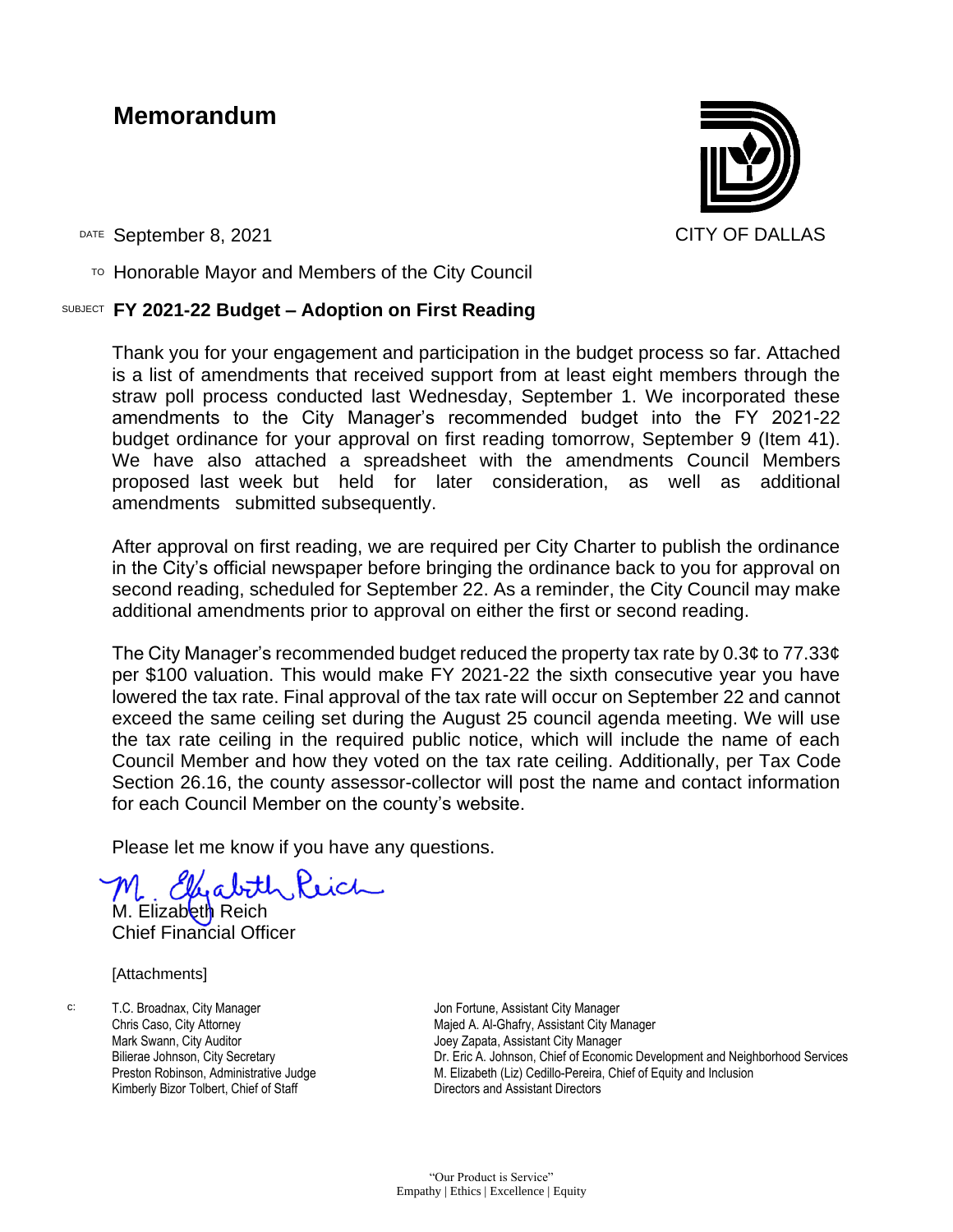## **FY 2021‐22 Budget Amendments**

#### Amendments Receiving Majority Support from the Mayor and Members of the City Council

| <b>City Manager TC Broadnax</b>                                   |            |                                                              |           |
|-------------------------------------------------------------------|------------|--------------------------------------------------------------|-----------|
| Source of Funds                                                   | Amount     | Use of Funds                                                 | Amount    |
|                                                                   |            |                                                              |           |
| Development Services (Enterprise Fund) - transfer Zoning and      |            |                                                              |           |
| Preservation activities and 17 positions from the enterprise fund |            | Planning and Urban Design will assume the responsibility of  |           |
| to Planning and Urban Design Department within the General        |            | Zoning and Preservation activities and will receive 100%     |           |
| Fund. Development Services will continue to assess fees for the   |            | reimbursement from Development Services (enterprise fund) to |           |
| services and reimburse the General Fund for the expense.          |            | 1,854,499 pay for the expense.                               | 1,854,499 |
| <b>Total Source of Funds</b>                                      | 1,854,499  | <b>Total Use of Funds</b>                                    | 1,854,499 |
| City Council Action (yes/no/withdrawn)                            | <b>Yes</b> | Difference                                                   | 0         |

| 2 City Manager TC Broadnax                                        |           |                                                            |           |
|-------------------------------------------------------------------|-----------|------------------------------------------------------------|-----------|
| Source of Funds                                                   | Amount    | Use of Funds                                               | Amount    |
| Economic Development (ECO) - increase various multi-year          |           |                                                            |           |
| funds based on final Dallas Central Appraisal District and Public |           | Economic Development - adjust appropriations for various   |           |
| Improvement District data by \$2.8 million in FY22 and a          |           | Public Improvement District and other Economic Development |           |
| decrease of (\$1.2) million in FY23                               |           | 2,821,393 multi-year funds                                 | 2,821,393 |
| <b>Total Source of Funds</b>                                      | 2,821,393 | <b>Total Use of Funds</b>                                  | 2,821,393 |
| City Council Action (yes/no/withdrawn)                            | Yes       | <b>Difference</b>                                          |           |

| Council Member Lead: Bazaldua                                |            | <b>City Council Member Priority</b>                        |           |
|--------------------------------------------------------------|------------|------------------------------------------------------------|-----------|
| Council Member Co-Sponsor(S): Moreno, Ridley, West, Blackmon |            |                                                            |           |
| Source of Funds                                              | Amount     | Use of Funds                                               | Amount    |
|                                                              |            | Cultural center programming, facilities upgrade & cultural |           |
|                                                              |            | library programing: \$550,000 - Facilities (ARPA revenue   |           |
| ARPA - Fair Park signage                                     |            | 1,000,000 replacement)                                     | 550,000   |
|                                                              |            | Cultural center programming, facilities upgrade & cultural |           |
|                                                              |            | library programing: \$325,000 - Libraries (ARPA revenue    |           |
|                                                              |            | replacement)                                               | 325,000   |
|                                                              |            | Cultural center programming, facilities upgrade & cultural |           |
|                                                              |            | library programing: \$125,000 - Residencies (ARPA revenue  |           |
|                                                              |            | replacement)                                               | 125,000   |
| <b>Total Source of Funds</b>                                 | 1,000,000  | <b>Total Use of Funds</b>                                  | 1,000,000 |
| City Council Action (yes/no/withdrawn)                       | <b>Yes</b> | Difference                                                 | 0         |

| Council Member Lead: Bazaldua                          |           | <b>City Council Member Priority</b>            |           |
|--------------------------------------------------------|-----------|------------------------------------------------|-----------|
| Council Member Co-Sponsor(S): Moreno, Blackmon, Thomas |           |                                                |           |
| Source of Funds                                        | Amount    | Use of Funds                                   | Amount    |
| DPD overtime (General Fund)                            |           | 3,400,000 Additional marked squad cars for DPD | 2.000.000 |
|                                                        |           | Light and blight remediation initiative        | 1.400.000 |
| <b>Total Source of Funds</b>                           | 3.400.000 | <b>Total Use of Funds</b>                      | 3.400.000 |
| City Council Action (yes/no/withdrawn)                 | Yes       | Difference                                     |           |

| Council Member Lead: Bazaldua                                          |           | <b>City Council Member Priority</b>                           |           |
|------------------------------------------------------------------------|-----------|---------------------------------------------------------------|-----------|
| Council Member Co-Sponsor(S): Moreno, Schultz, Blackmon, Mayor Johnson |           |                                                               |           |
| Source of Funds                                                        | Amount    | Use of Funds                                                  | Amount    |
|                                                                        |           | Park & Recreation - one-time funding for maintenance, partner |           |
|                                                                        |           | stipend, accelerate hiring of four additional Marshals) (ARPA |           |
| ARPA - Fair Park signage                                               |           | 400.000 Revenue Replacement)                                  | 1.300.000 |
| ARPA - Communication and outreach                                      | 900.000   |                                                               |           |
| <b>Total Source of Funds</b>                                           | 1,300,000 | <b>Total Use of Funds</b>                                     | 1,300,000 |
| City Council Action (yes/no/withdrawn)                                 | Yes       | Difference                                                    | 0         |

| 6 Council Member Lead: Blackmon                       |           | <b>City Council Member Priority</b>       |           |
|-------------------------------------------------------|-----------|-------------------------------------------|-----------|
| Council Member Co-Sponsor(S): Bazaldua, Mayor Johnson |           |                                           |           |
| Source of Funds                                       | Amount    | Use of Funds                              | Amount    |
| Reduce Salary and Benefit Reserve (Non-Dept)          |           | 580,000 White Rock Lake Dredge (PKR)      | 1.000.000 |
| Carry-out Bag Fund                                    |           | 520.000 White Rock Lake Master Plan (PKR) | 100.000   |
| <b>Total Source of Funds</b>                          | 1.100.000 | <b>Total Use of Funds</b>                 | 1,100,000 |
| City Council Action (yes/no/withdrawn)                | Yes       | Difference                                |           |

| Council Member Lead: Blackmon          |         | <b>City Council Member Priority</b>                               |         |
|----------------------------------------|---------|-------------------------------------------------------------------|---------|
| Council Member Co-Sponsor(S):          |         |                                                                   |         |
| Source of Funds                        | Amount  | Use of Funds                                                      | Amount  |
|                                        |         |                                                                   |         |
| Salary and Benefit Reserve             |         | 400,000 Weatherization pilot program for residential homes (OEQS) | 400.000 |
| <b>Total Source of Funds</b>           | 400.000 | Total Use of Funds                                                | 400.000 |
| City Council Action (yes/no/withdrawn) | Yes     | Difference                                                        |         |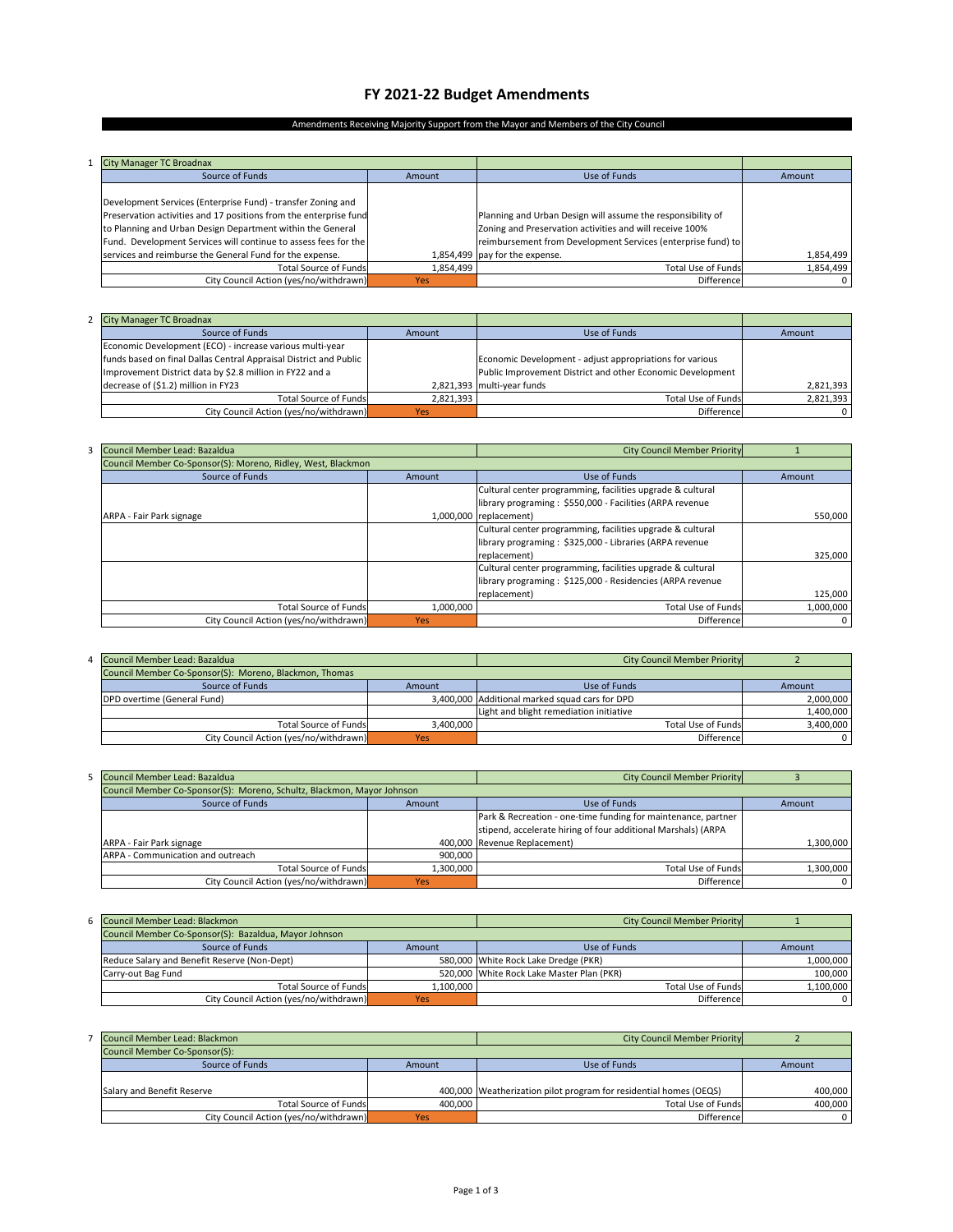| 9 Council Member Lead: Blackmon/Ridley                          |           | <b>City Council Member Priority</b>                                  |           |
|-----------------------------------------------------------------|-----------|----------------------------------------------------------------------|-----------|
| Council Member Co-Sponsor(S): Bazaldua, Moreno, Narvaez, Ridley |           |                                                                      |           |
| Source of Funds                                                 | Amount    | Use of Funds                                                         | Amount    |
|                                                                 |           |                                                                      |           |
| ARPA - Fair Park signage                                        |           | 1,000,000 Solar/Energy Storage Initiative (ARPA revenue replacement) | 1.000.000 |
| Total Source of Funds                                           | 1.000.000 | <b>Total Use of Funds</b>                                            | 1.000.000 |
| City Council Action (yes/no/withdrawn)                          | Yes       | Difference                                                           | 0         |

| 11 Council Member Lead: Ridley                                 |        | <b>Council Member Priority</b>                               |        |
|----------------------------------------------------------------|--------|--------------------------------------------------------------|--------|
| Council Member Co-Sponsor(S): West (use of funds only), Moreno |        |                                                              |        |
| Source of Funds                                                | Amount | Use of Funds                                                 | Amount |
| Human Resources- Misc. Special Services- eliminate funding     |        | Eliminate Proposed fees for Historic District Certificate of |        |
| increase                                                       |        | 31,100 Appropriateness Type A                                | 31,100 |
| <b>Total Source of Funds</b>                                   | 31.100 | <b>Total Use of Funds</b>                                    | 31.100 |
| City Council Action (yes/no/withdrawn)                         | Yes    | Difference                                                   |        |

| 18 Council Member Lead: Narvaez                                 |         | <b>City Council Member Priority</b>                   |         |
|-----------------------------------------------------------------|---------|-------------------------------------------------------|---------|
| Council Member Co-Sponsor(S): McGough, Arnold, Blackmon, Ridley |         |                                                       |         |
| Source of Funds                                                 | Amount  | Use of Funds                                          | Amount  |
| Decrease Convention Center transfer to capital construction     |         | 60,000 North Texas Commission membership              | 60,000  |
| Decrease Department of Transportation's supplies and funding    |         |                                                       |         |
| associated with parking management study                        |         | 62,500 Dallas regional mobility coalition membership  | 37,500  |
|                                                                 |         | Transportation Excellence for the 21st century, TEX21 |         |
|                                                                 |         | membership                                            | 25,000  |
| <b>Total Source of Funds</b>                                    | 122,500 | <b>Total Use of Funds</b>                             | 122,500 |
| City Council Action (yes/no/withdrawn)                          | Yes     | Difference                                            | 0       |

| 26 Council Member Lead: Schultz                        |            | <b>City Council Member Priority</b>                               |            |
|--------------------------------------------------------|------------|-------------------------------------------------------------------|------------|
| Council Member Co-Sponsor(S): Bazaldua, Arnold, Atkins |            |                                                                   |            |
| Source of Funds                                        | Amount     | Use of Funds                                                      | Amount     |
|                                                        |            | Preservation of affordable housing and water/sewer                |            |
|                                                        |            | infrastructure improvements in qualified census tracts including: |            |
|                                                        |            | Freedmen's towns, Tenth Street Historical District, 5 Mile        |            |
| ARPA - Communications and Outreach                     |            | 1,600,000 Neighborhood, and Joppa/Joppee (ARPA)                   | 12.000.000 |
| ARPA - Vaccination and Testing                         | 5,400,000  |                                                                   |            |
| ARPA - Personal Protective Equipment                   | 5,000,000  |                                                                   |            |
| <b>Total Source of Funds</b>                           | 12,000,000 | <b>Total Use of Funds</b>                                         | 12.000.000 |
| City Council Action (yes/no/withdrawn)                 | <b>Yes</b> | Difference                                                        | 0          |

| 28 Council Member Lead: Mayor Johnson        |        | <b>Council Member Priority</b>                          |          |
|----------------------------------------------|--------|---------------------------------------------------------|----------|
| Council Member Co-Sponsor(S):                |        |                                                         |          |
| Source of Funds                              | Amount | Use of Funds                                            | Amount   |
| Public Private Partnership Fund              |        | 250,000 Summit of Americas 2022 (if awarded to Dallas)  | 500.000  |
| ARPA - Communication, Outreach and Marketing |        | 250,000 If not awarded to Dallas:                       |          |
|                                              |        | Small Business Center - workforce development           | 250.000  |
|                                              |        | Office of Government Affairs - international activities | 250,000  |
| Total Source of Funds                        |        | 500.000 Total Use of Funds                              | 500.000  |
| City Council Action (yes/no/withdrawn)       | Yes    | <b>Difference</b>                                       | $\Omega$ |